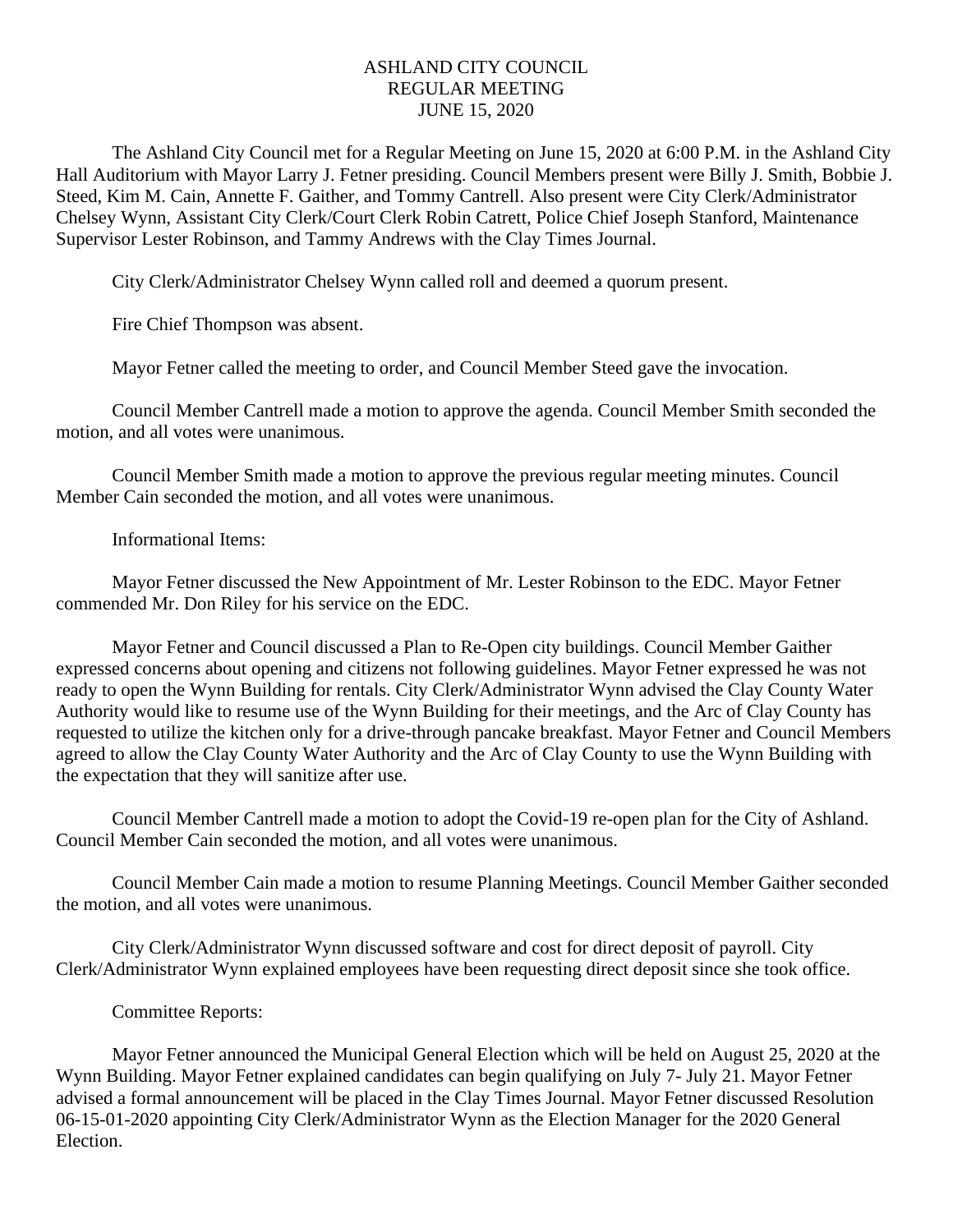Council Member Smith did not report.

Council Member Steed did not report.

Council Member Cain advised the popsicle parade for Ashland City Library was rescheduled to Tuesday, June 16, 2020.

Council Member Gaither did not report.

Council Member Cantrell did not report.

Police Chief Stanford gave an update on the generator for the Police Department. Chief Stanford explained the generator has a coolant leak, and a company is coming to look at it next week. Chief Stanford advised he is going to try to get them to replace the entire unit. Chief Stanford also advised he has been working with two young ladies about a Community Involvement plan for the Police Department. Chief Stanford stated he hoped to have more information on the plan at the next Council Meeting.

Maintenance Supervisor Robinson advised the culvert on 1<sup>st</sup> Street has been installed, the Mike Beale Pavilion has been stained, and the Library stop signs will be installed by the end of the week.

City Clerk/Administrator Wynn did not report.

New Business:

Council Member Smith made a motion to approve the bills received since the last council meeting in the amount of \$9,104.53. Council Member Cantrell seconded the motion, and all votes were unanimous.

Council Member Cain made a motion approving the Court Clerk job description. Council Member Gaither seconded the motion, and all votes were unanimous.

Council Member Gaither made a motion approving the Magistrate job description. Council Member Cantrell seconded the motion, and all votes were unanimous.

Council Member Smith made a motion approving to pay Valent Group \$262.00 for 2020 Tahoe insurance coverage. Council Member Cain seconded the motion, and all votes were unanimous.

Council Member Smith made a motion approving to reschedule September 7, 2020 Council Meeting to September 8, 2020 due to Labor Day Holiday. Council Member Gaither seconded the motion, and all votes were unanimous.

Council Member Cantrell made a motion approving to purchase AED replacement battery for the Library at a cost of \$398.00 from Zoll Medical Corp. Council Member Cain seconded the motion, and all votes were unanimous.

Council Member Cain made a motion to pay ROCIC annual service fee of \$300.00 for the Police Department. Council Member Gaither seconded the motion, and all votes were unanimous.

Council Member Gaither made a motion approving to purchase three sets of tires for the patrol Tahoes from TireHub at a price of \$130.36/tire and a total of \$1,564.32. Council Member Cantrell seconded the motion, and all votes were unanimous.